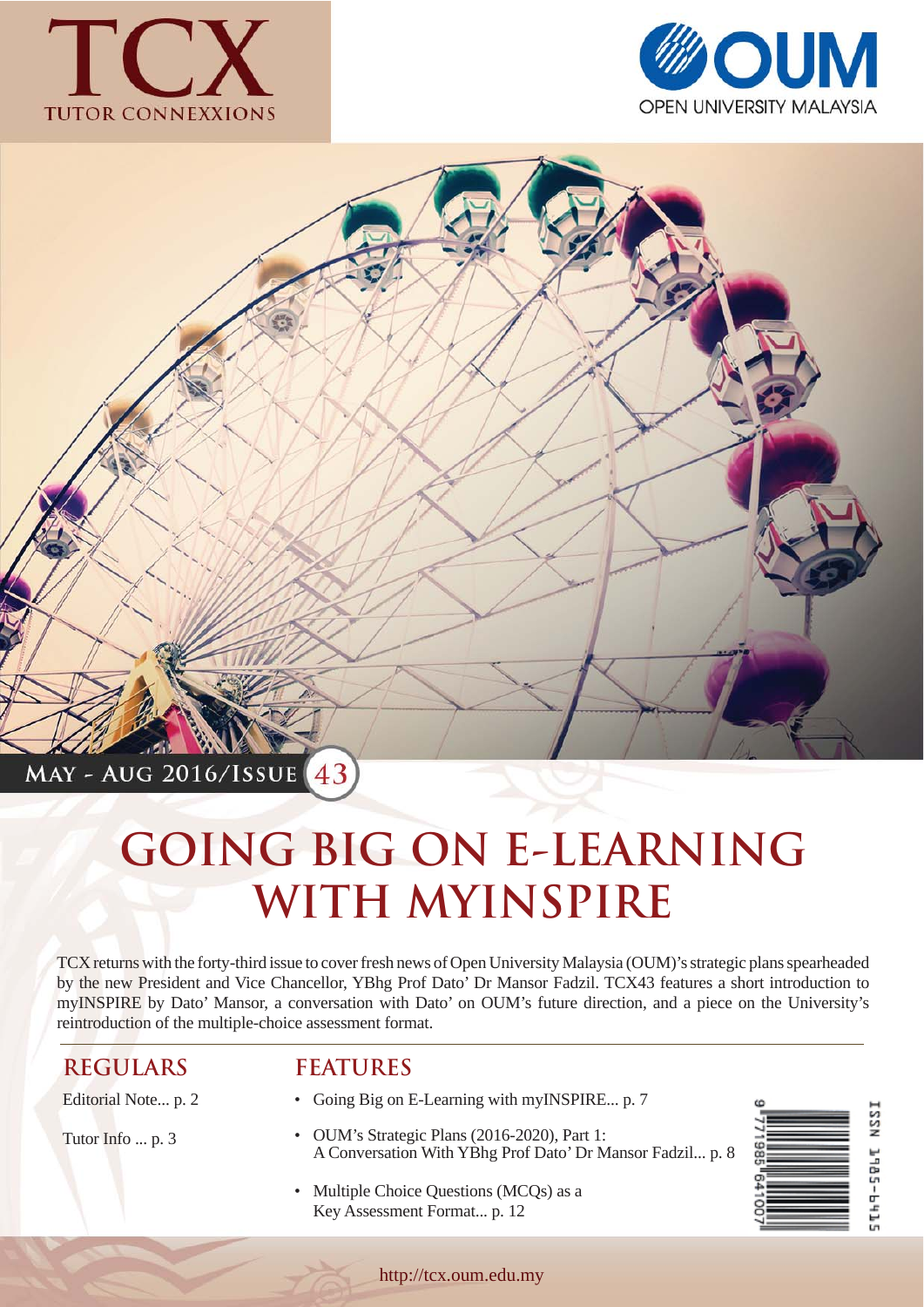

#### **ABOUT TCX**

TCX (Tutor Connexxions) is a non-profit OUM e-newsletter that provides a dedicated link between the University and its tutors. It serves as a channel for news and updates on tutor-related events and as a platform for the sharing of views, experiences and tips on best practices in university teaching and learning.

TCX is published electronically once every semester.

#### **EDITORIAL BOARD**

*Advisor*  YBhg Prof Dato' Dr Mansor Fadzil

*Chief Editor*  Dr David CL Lim

*Editorial Members* Dr Zainuriyah Abdul Khatab Tengku Amina Munira Shieth Faikis Abu Bakar

*Tutor Liaison* Mohd Izral Mohd Nazir

*Graphic Designer*  Zairi Azhar

*Desktop Publisher* Suziati Kamaruddin

*Web Administrator* Saiful Amir Ramali

*Disclaimer*

All submissions will be edited for content, language and length.

The views and opinions of the individual contributors contained in TCX are not necessarily shared or approved by Open University Malaysia (OUM) nor do they represent OUM's official position or policy, unless explicitly stated.

No part of TCX may be reproduced in any form or by any means without the written consent of the Editorial Board of TCX.



Image licensed from Shutterstock

#### **EDITORIAL NOTE**

Many of our readers would have noticed that TCX went silently dormant for a while as we were all caught up with other university work. Many enquiries were received from our tutors, asking when they'd get to see the next issues. Thank you for all the enquiries, kind words, and appreciation of TCX as a medium through which you keep abreast with teaching-learning developments at OUM. We're glad to now be able to say that TCX is back with Issue 43 and plenty of updates to share!

Since the previous issue of TCX was published, OUM's second President and Vice Chancellor, YBhg Prof Emeritus Tan Sri Anuwar Ali, has completed his tenure and moved on to helm other projects. Tan Sri Anuwar was and continues to be an avid reader of TCX and we would like to record our appreciation here for his indelible support and to wish him the very best in his future undertakings. At the same time, we would like to take this opportunity to congratulate YBhg Prof Dato' Dr Mansor Fadzil for his recent appointment as the third President and Vice Chancellor of OUM. Formerly Senior Vice President of OUM, Dato' Mansor has been the backbone and driver of TCX since its inception. It was Dato' in fact who through his gentle encouragement and persuasion brought about the present reactivation of TCX, having impressed upon us all that a dedicated platform for news-sharing was vital to keep our tutors up to speed.

TCX43 picks up from where it left off with updates on the strategic direction that OUM will be taking under the leadership of Dato' Mansor as the new President and Vice Chancellor. We hope, as always, that you will be informed and entertained. Happy reading!

Best Dr David CL Lim

**TCX ISSUE 43 PAGE 2**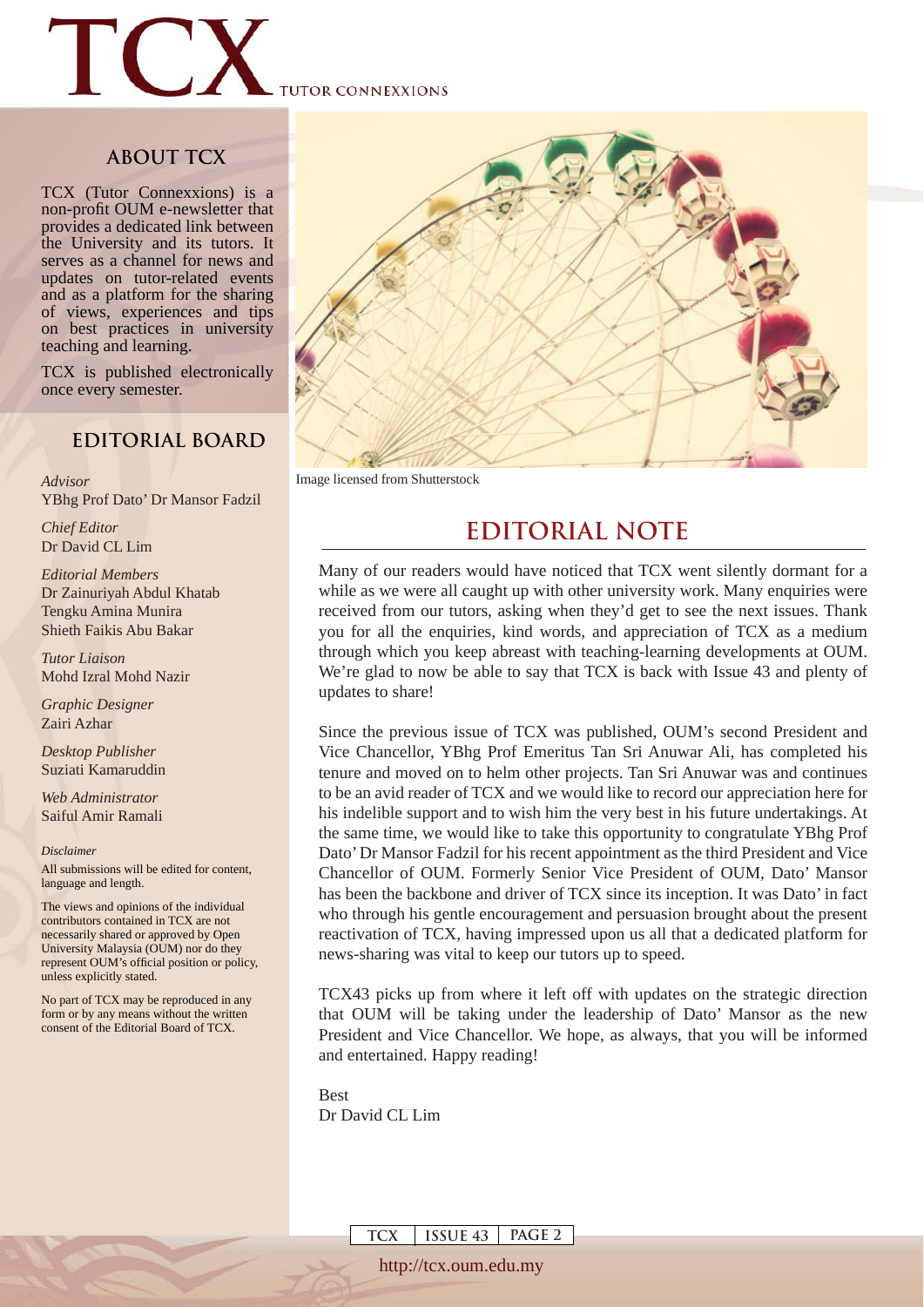| <b>IMPORTANT</b><br><b>DATES</b> | <b>ORIENTATION</b>                    | New Learners: 27-29 May 2016                                               |
|----------------------------------|---------------------------------------|----------------------------------------------------------------------------|
|                                  | <b>TUTORIAL 1</b>                     | Existing Learners: 13-15 May 2016<br>New Learners: 3-5 June 2016           |
|                                  | <b>TUTORIAL 2</b>                     | Existing Learners: 3-5 June 2016<br>New Learners: 17-19 June 2016          |
|                                  | <b>TUTORIAL 3</b>                     | Existing Learners: 17-19 June 2016<br>New Learners: 1-3 July 2016          |
|                                  | <b>TUTORIAL 4</b>                     | Existing Learners: 1-3 July 2016<br>New Learners: 22-24 July 2016          |
|                                  | <b>ASSIGNMENT</b><br><b>DEADLINES</b> | Existing Learners: 27 June - 17 July 2016<br>New Learners: 25-31 July 2016 |
|                                  | <b>TUTORIAL 5</b><br>(SMP)            | Existing Learners: 22-24 July 2016                                         |
|                                  | <b>FINAL EXAMS</b>                    | 6-25 August 2016                                                           |

| <b>TEACHING</b><br><b>PERMIT</b> | All OUM tutors are mandated by the Malaysian Qualifications Agency (MQA)<br>to obtain a Teaching Permit.                                                                                            |  |  |  |
|----------------------------------|-----------------------------------------------------------------------------------------------------------------------------------------------------------------------------------------------------|--|--|--|
|                                  | If you have not applied for a Teaching Permit, or if you have obtained a<br>Teaching Permit but have not submitted a copy of it to OUM, please apply<br>and/or submit it to us as soon as possible. |  |  |  |
|                                  | The forms required to apply for a Teaching Permit are:                                                                                                                                              |  |  |  |
|                                  | 'Borang A - Permohonan Bagi Permit Mengajar'<br>(a)                                                                                                                                                 |  |  |  |
|                                  | <b>Medical Examination for Teaching Permit</b><br>(b)                                                                                                                                               |  |  |  |
|                                  | The forms can be found at:                                                                                                                                                                          |  |  |  |
|                                  | OUM Home Portal > Online Community > Community List > F2F Tutors or<br>$ETutors > Announcement > Teaching Permit.$                                                                                  |  |  |  |
|                                  | To apply, complete the forms and submit them with the necessary supporting<br>documents before 30 June 2016 to the Institute for Teaching and Learning<br>Advancement (ITLA).                       |  |  |  |
|                                  |                                                                                                                                                                                                     |  |  |  |
|                                  |                                                                                                                                                                                                     |  |  |  |

**TCX ISSUE 43 PAGE 3**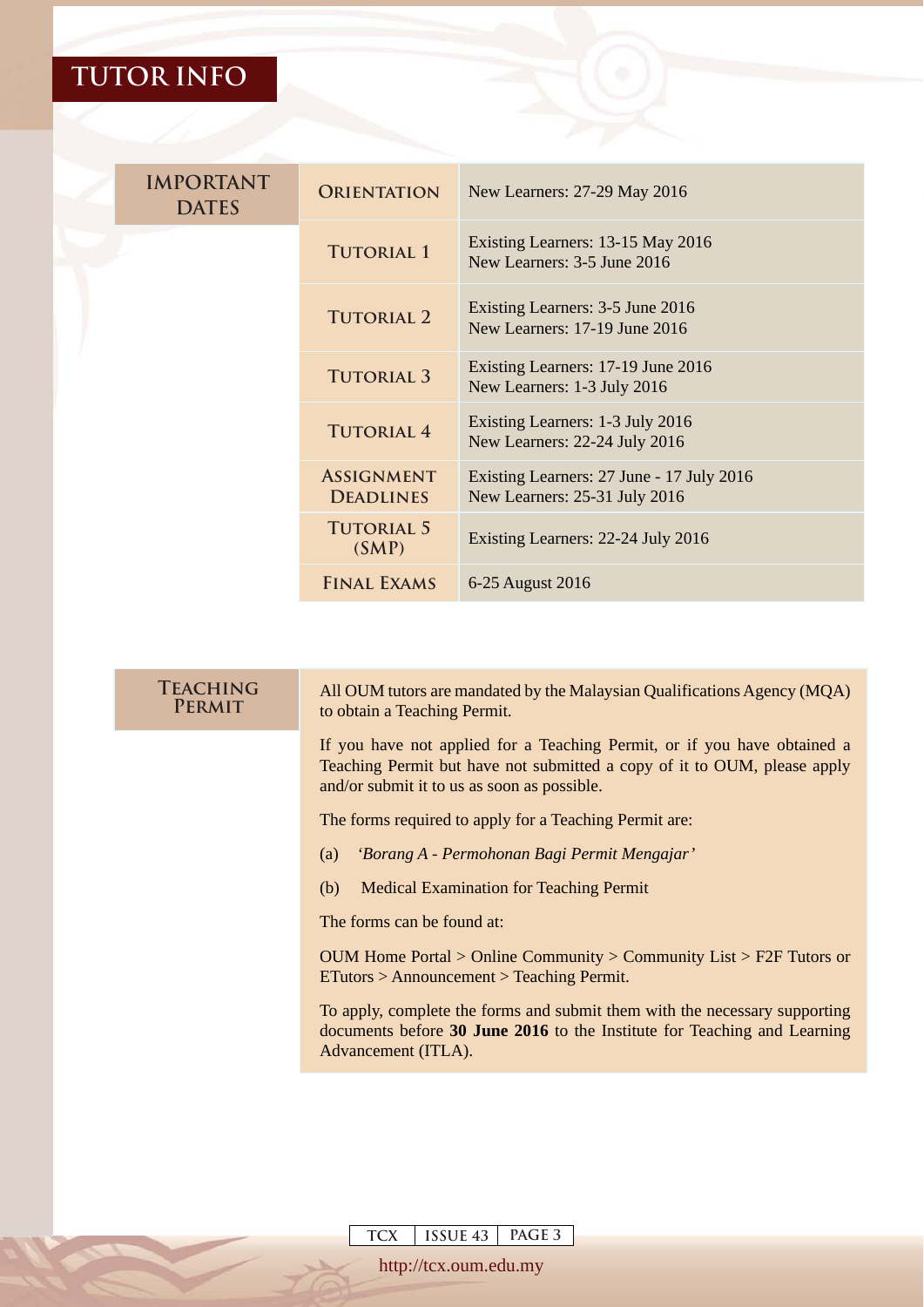#### **For F2F tutors**

- **REMINDERS** 1. Always come prepared for all your tutorials.
	- 2. Be punctual and refrain from ending your tutorials early.
	- 3. Be honest when signing in and out on the attendance register.
	- 4. Do not reschedule or cancel the tutorial timeslots allocated to you.
	- 5. Avoid reading directly from the module.
	- 6. Strive to initiate higher-order thinking during discussions.
	- 7. Maximise the tutorial hours by focusing solely on academic matters.

#### **for e-tutors**

- 1. Download the myINSPIRE app (available on the Google Play Store and Apple AppStore) and make full use of its features.
- 2. Be visible in your respective forums.
- 3. Check on your forum often (at least 4 times a week).
- 4. Respond to learners' postings promptly.
- 5. Never ignore learners' requests for help.
- 6. Post and redirect questions to learners to encourage and stimulate discussions.
- 7. Post additional resources (web links, videos, articles, etc.) related to the course content to stimulate interest and spark discussion.
- 8. Inform ITLA of any prolonged absence and inability to facilitate forum discussions.
- 9. All e-tutors are required to use their assigned OUM email accounts as official OUM communication will be sent there.
- 10. When learners post in the forum, email notifications will be sent to your OUM mailbox. You can directly reply to the post via email as your response will appear in the forum.

**TCX ISSUE 43 PAGE 4**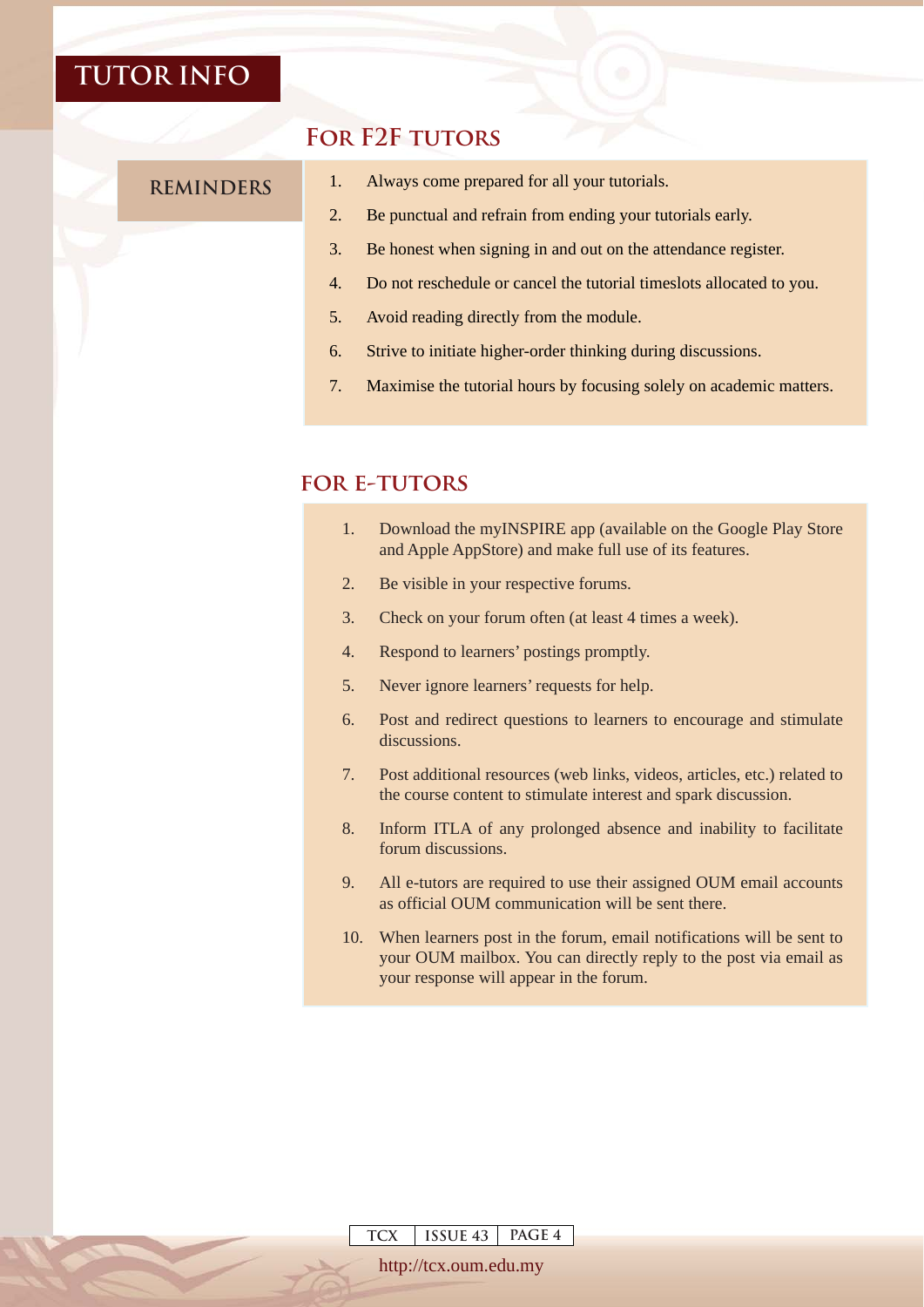#### **e-Tutor Facebook Group**

If you have a Facebook account, please request to join the e-tutor group on Facebook. Contact any ITLA staff for further information.

#### **Mobile Support for e-Tutors (MoST)**

Mobile Support for Tutors (MoST), which is accessible on WhatsApp, is now in service. We will be using this channel to post announcements, reminders, and tips from time to time.

Please join us on WhatsApp by adding our mobile phone number to your contact list. The number is **019-3204899**.

#### **On Assignments**

For courses with assignments:

- 1. Assignments and Assignment Rubrics have been uploaded to myINSPIRE.
- 2. With regards to online submission of assignments, please note that there are different deadlines for existing learners and new learners.
- 3. Encourage learners to refer to and use the Guide to Writing Assignment. This guide can be found on the OUM portal.
- 4. F2F tutors and e-tutors can only provide guidance on completing the assignments based on the rubrics given. Please do not give any confirmation of marks for the assignments as the assignments will be graded by the e-graders.

**TCX ISSUE 43 PAGE 5**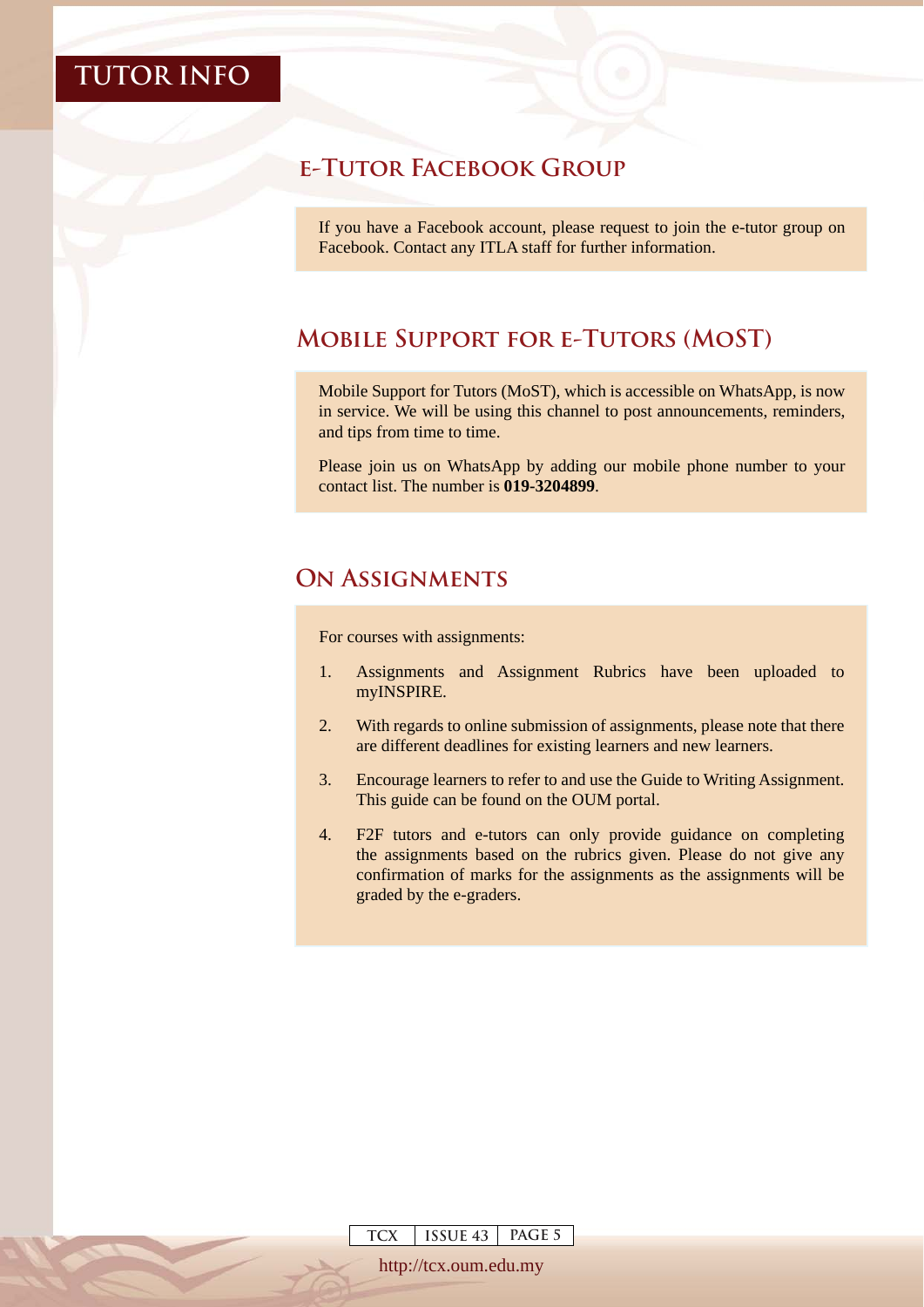#### **On the F2F Tutor Community Area & e-Tutor Community Area**

Tutors are encouraged to log in to the F2F tutor Community and e-tutor Community forums for continued support and development. The forums also give tutors and e-tutors the opportunity to exchange and share experiences with other tutors/e-tutors.

|  | <b>CONTACT</b><br><b>INFO</b> | E-TUTOR<br><b>ISSUES &amp;</b><br><b>CONCERNS</b>     | Nova Eriza Muardi                       | 03-27732490                               | nova_eriza@oum.edu.<br>my         |
|--|-------------------------------|-------------------------------------------------------|-----------------------------------------|-------------------------------------------|-----------------------------------|
|  |                               |                                                       | Shahrizan Sukirman 03-27732226          |                                           | shahrizan_sukirman@<br>oum.edu.my |
|  |                               | <b>F2F TUTOR</b>                                      | All Learning Centre<br><b>Directors</b> | Refer to your respective learning centres |                                   |
|  |                               | <b>ISSUES &amp;</b><br><b>CONCERNS</b>                | Mohd Izral Mohd<br><b>Nazir</b>         | 03-27732301                               | izral@oum.edu.my                  |
|  |                               |                                                       | Anizol Adik                             | 03-27732493                               | anizol@oum.edu.my                 |
|  |                               | <b>TUTOR</b><br><b>TEACHING</b><br><b>PERMIT</b>      | Ning Eryana<br>Masnan                   | 03-27732491                               | ning_eryana@oum.edu.<br>my        |
|  |                               | <b>MYINSPIRE</b><br><b>TECHNICAL</b><br><b>ISSUES</b> | myINSPIRE<br>Helpdesk                   | 03-27732283                               | mylms_admin@oum.edu.<br>my        |

**TCX ISSUE 43 PAGE 6**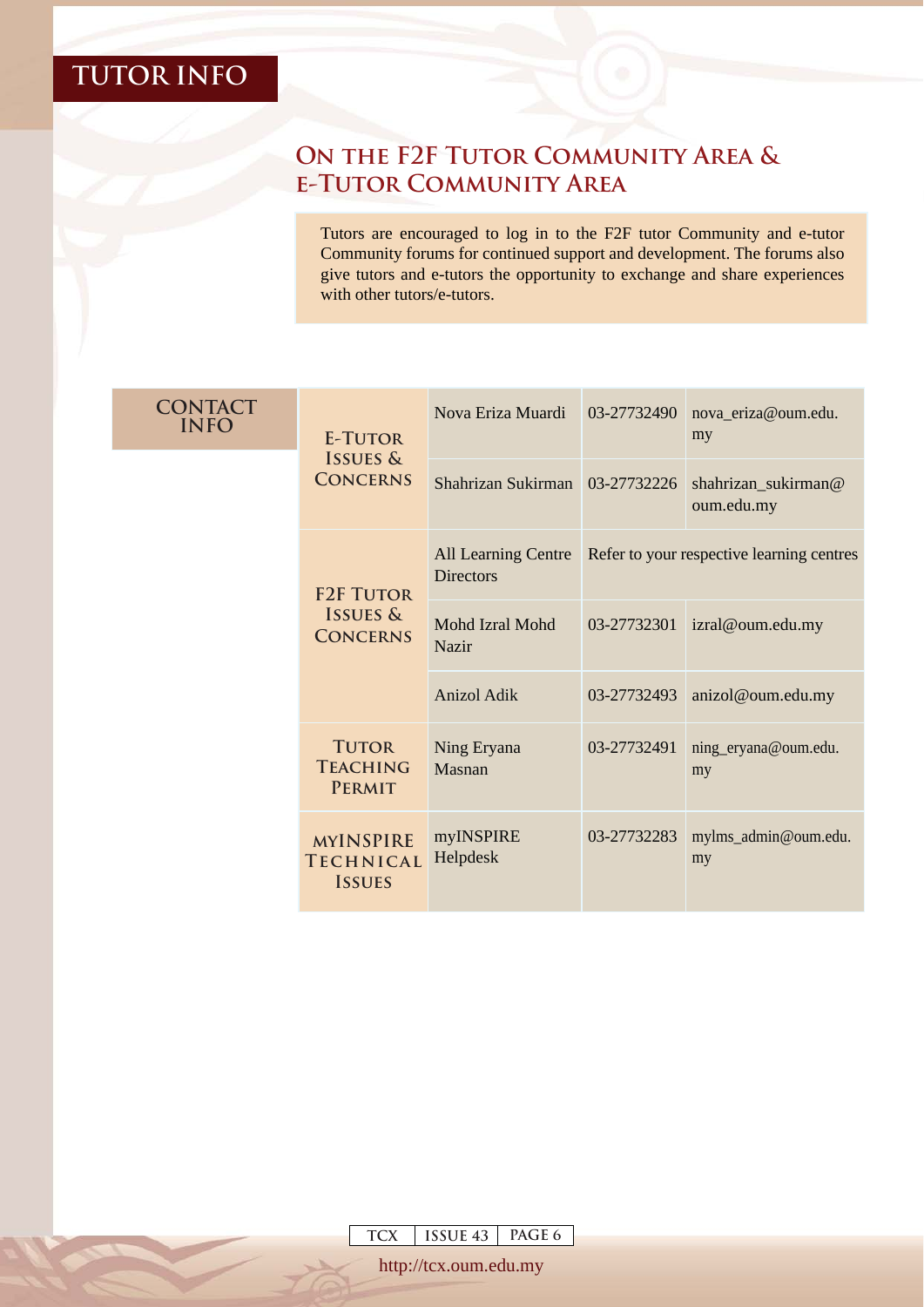### **Going Big On E-Learning With myINSPIRE**

By YBhg Prof Dato' Dr Mansor Fadzil (mansor@oum.edu.my)



YBhg Prof Dato' Dr Mansor Fadzil

We live in an era where technology permeates<br>our everyday life. In the field of higher<br>education, more and more institutions of<br>higher learning are turning to technology to belp learners our everyday life. In the field of higher education, more and more institutions of higher learning are turning to technology to help learners move beyond the traditional instruction-led environments to experiential learning that is more engaging.

OUM is no exception as we have been leveraging on technology from the early days of our operation. Technology has been the backbone of the University since opening our doors in 2001, from managing daily operations to delivering programmes.

The use of technology has enabled the University teaching and learning. TCX to constantly innovate and this helps our learners to engage in flexible learning, anytime, anywhere, anyhow and, most conveniently, at their own pace.

> **TCX ISSUE 43 PAGE 7** http://tcx.oum.edu.my

Our first learning management system, myLMS, was initially developed in 2003 to enable the University deliver content and learning resources online. The system was upgraded in 2012 and renamed myVirtual Learning Environment or myVLE with improved features, where learners can register their courses, manage their studies and perform other study-related tasks from their home, office or the outdoors using their mobile devices like smartphones and tablets.

myVLE has served the University well but with the advancements in technology and to accommodate new learning styles, OUM is introducing a totally new learning management system – myINSPIRE. It is customised from Moodle, which is an open source course management system that provides an organised interface for e-learning.

#### **"OUM is introducing a totally new learning management system – myINSPIRE."**

With the majority of our learners being working people, OUM is going big on e-learning. With myINSPIRE, the University hopes to promote better learner engagement by providing a learning platform that is user-friendly and easily accessible. myINSPIRE supports learning on the go as contents can be accessed on all mobile devices including smartphones.

Other features of myINSPIRE include gamification, e-modules, access links to other web resources like Google Drive as well as powerful learning analytics that enable learners to keep track of their learning, and tutors to keep track of learners' progress.

We encourage all our tutors to try out the new myINSPIRE, especially those who are directly involved in e-tutoring this May 2016 semester. We trust you will find the new platform conducive for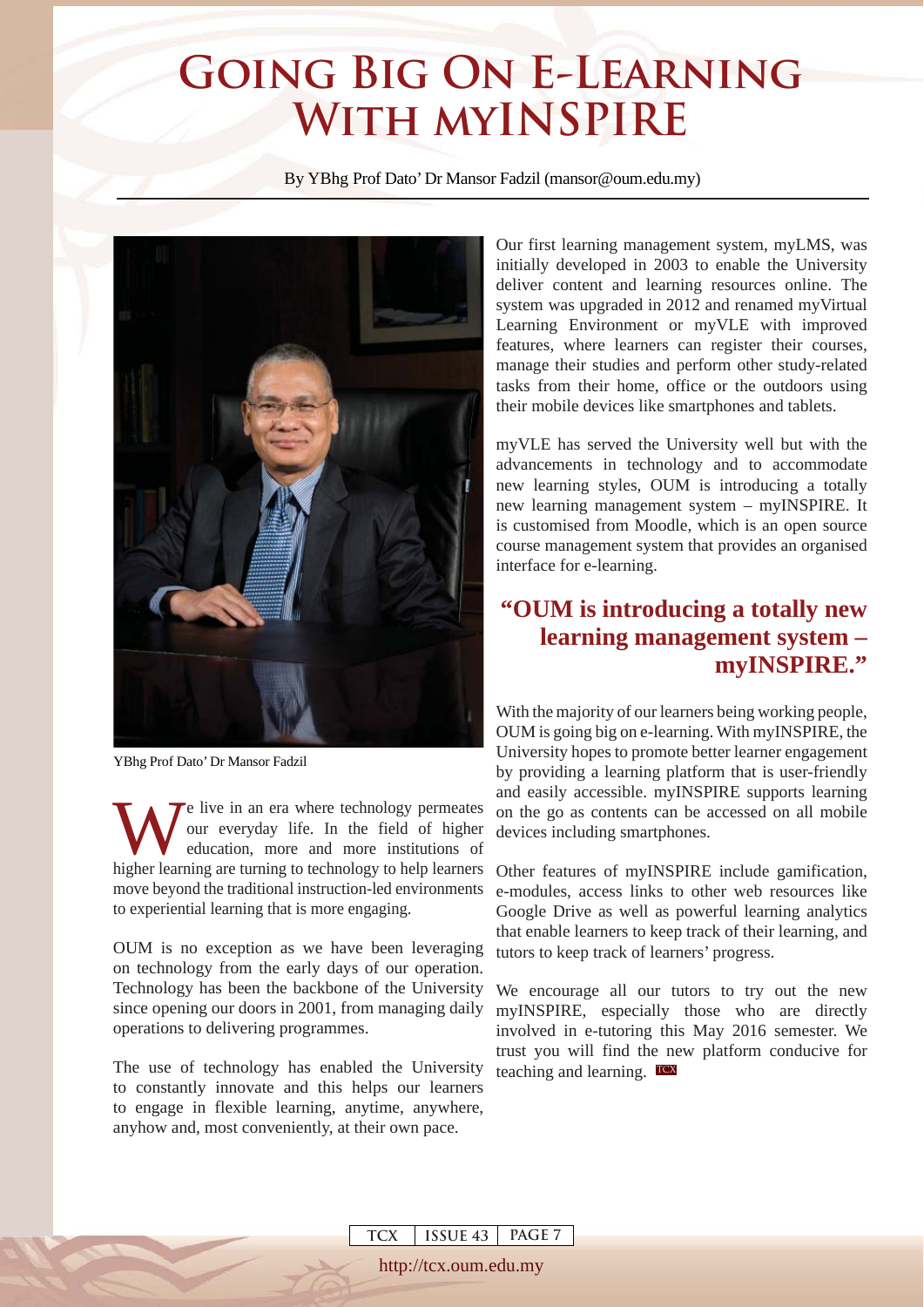# **OUM'S STRATEGIC PLANS (2016-2020), PART 1:**

#### **A Conversation With**  YBHG PROF DATO' DR MANSOR FADZIL. **President and Vice Chancellor, OUM**

By Dr David CL Lim (david@oum.edu.my)



**TCX ISSUE 43 PAGE 8** http://tcx.oum.edu.my

YBhg Prof Dato' Dr Mansor Fadzil

**Dr David Lim (DL):** First off, congratulations, YBhg Prof Dato' Mansor, on your recent promotion to President and Vice Chancellor of Open University Malaysia [OUM].

Since taking over in January 2016, you have initiated a number of key changes to take OUM to the next level. Please could you tell us more about these changes and how they figure within your overall vision for OUM?

**YBhg Prof Dato' Dr Mansor Fadzil (DM):** Thank you, Dr David, for the kind words and the opportunity to share with our tutors the changes they can expect to see in the near term.

In a sentence, OUM is forging ahead with its e-learning ambitions. We will be increasingly leveraging on e-learning technologies to deliver quality higher education to our learners.

We expect that, by the end of 2019, or 2020 at the latest, at least 80 percent of our courses will be delivered fully online.

The remaining 20 percent will run in blended mode, that is, in a combination of online and live tutorial modes.

**DL:** What's the rationale behind the 80-20 split?

**DM:** There's an interesting story behind this.

We have examined learner preference and activity in relation to learning modes. What we've found,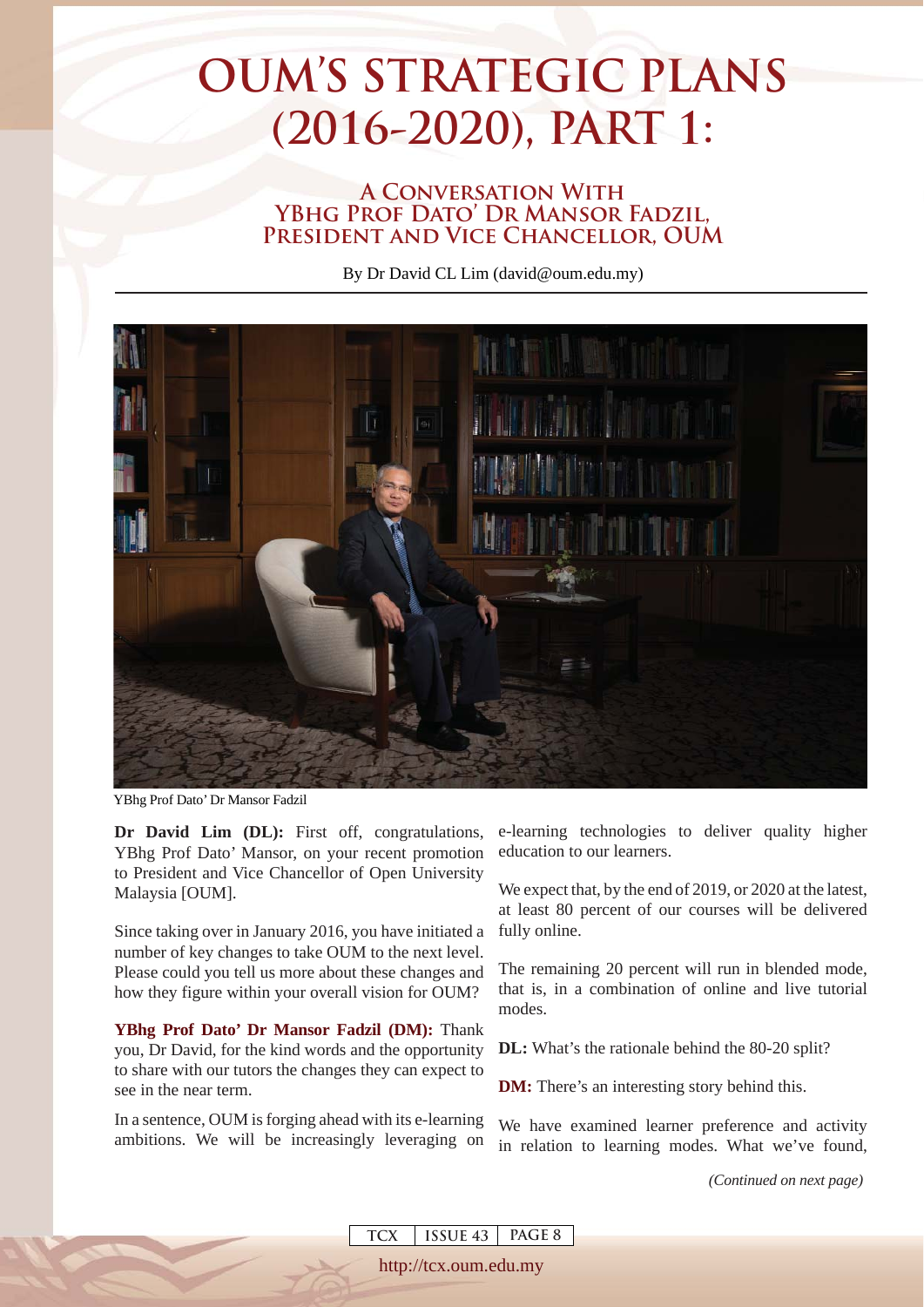instructively, is that an overwhelming majority of our learners do not, or are unable to, attend face-to-face tutorials even if they were of the opinion that face-toface tutorials are generally helpful.

Many are unable to attend even a single tutorial, either because they are geographically removed from the nearest learning centre, or because their work or life commitments compel them to forego the tutorials.

**DL:** So the pattern is consistently witnessed?

**DM:** Yes, the pattern is consistent, which raises the question of how we should thus best restructure the way we facilitate teaching and learning for the benefit of our learners.

It is clear to us that face-to-face tutorials which occur at fixed times are not the best way to facilitate learning for our learners, most of whom are working adults with hectic schedules. So, instead of organising teachinglearning around face-to-face tutorials which our learners are unable to make full use of, anyway, we are now reorganising it around their personal schedules.

**DL:** OUM is seeking to re-position its learners back at the centre of their learning experience?

**DM:** That's a good way of putting it. We are moving away from the practice of putting the tutorial dates at the centre and expecting learners to fit their lives around them almost in vain.

Learners are now re-centred. To put learners back at the centre of their learning experience is to empower them to learn at their convenience, by their schedule, at their own pace, from wherever they may be located at the time.

This is where a big part of OUM's e-learning initiative comes into play. In the first instance, our mission is to ensure that whenever our learners are able to make time to learn, they will be able to do so even if they do not have their physical learning materials with them.

They could be on a train, or sitting in the departure lounge waiting to board a plane. They could be in a car waiting to pick up their children from school. They could be anywhere for that matter and they will still be able to learn – why?

#### **"We expect that, by the end of 2019, or 2020 at the latest, at least 80 percent of our courses will be delivered fully online."**

myINSPIRE. All they need is a device like their smartphone, which is something most of us almost always have on us or in close proximity.

**DL:** Most people would agree that devices such as our smartphones and tablets have become almost if not already an extension of ourselves. Already we do so many things with them, learning included.

**DM:** The idea that our devices have become an extension of ourselves is not necessarily a negative one. I see it positively instead as part of the unfolding of our modern existence, where the mind is not just 'in our head', as it were, but is spread out and partly constituted by the devices that help us manage our daily lives.

**DL:** Given the low tutorial attendance and the extension of the mind to devices, it seems logical that OUM should place its bet on e-learning.

**DM:** OUM's new myINSPIRE learning platform is a key initiative that follows from these two patterns we're observing. We want to ensure that whenever our learners are ready to learn within the pockets of time they are able to create, they'd be able to do so conveniently via myINSPIRE.

This means several things, essentially. First, instead of lugging hardcopies of their modules and textbooks everywhere they go, learners need only use a device such as their smartphones to log in to myINSPIRE and access e-versions of their modules, textbooks, and other learning materials.

Second, using the same device or any device convenient to them, learners will be able to view a set of video lectures specially commissioned to help them follow the course.

As well, on the same myINSPIRE platform, learners will be able to access dedicated FAQs that help them map the course they are following, and e-quizzes to test their understanding of the topics they have covered.

Because they can access all their learning materials Additionally, all from within myINSPIRE, learners and more online, via OUM's new learning platform, will be able to access a curated list of external website

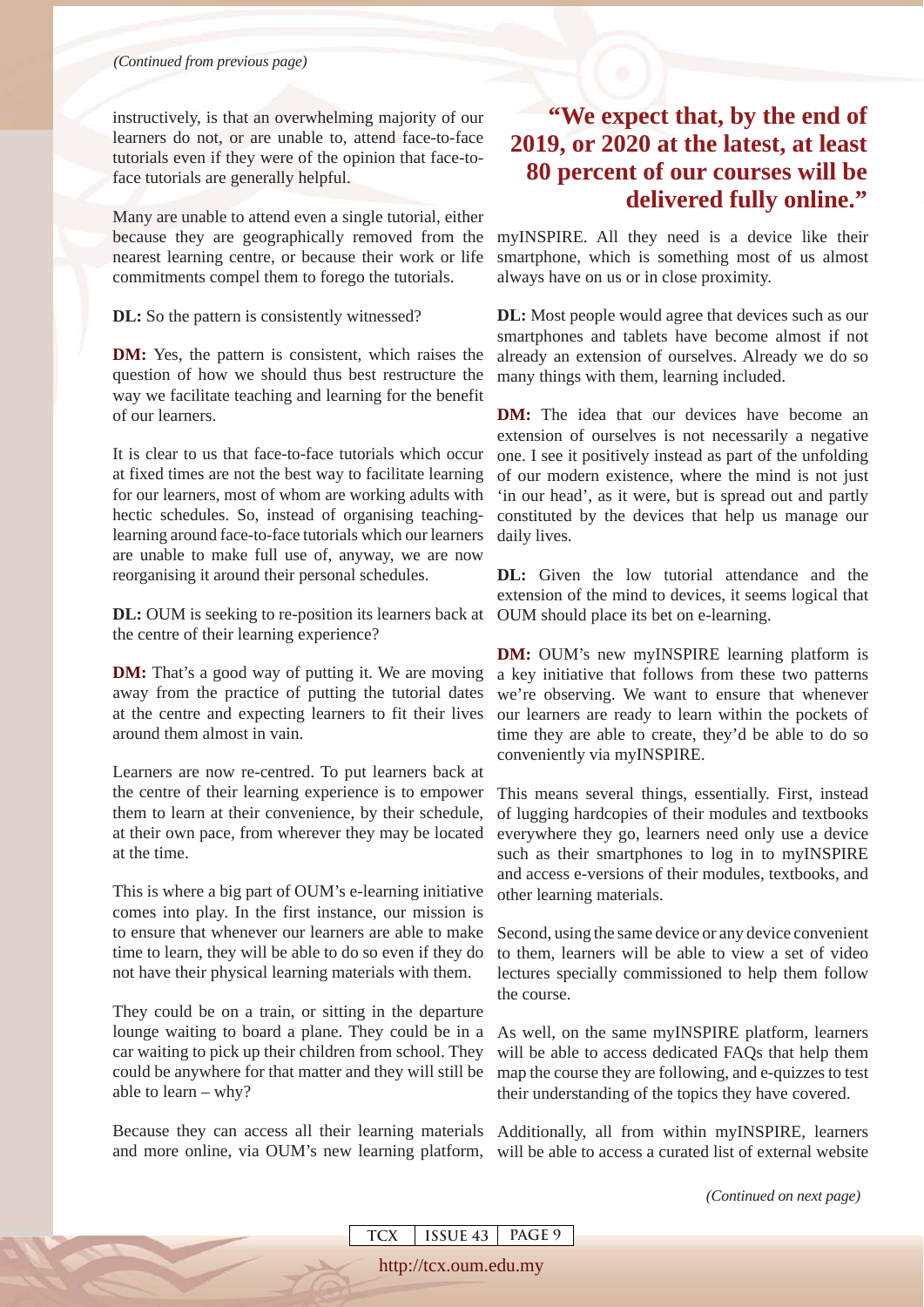links that are relevant to the topics under study, as well as links to e-materials such as e-books and journal articles parked under OUM's Digital Library.

Lastly, and just as crucially, learners will be able to participate in asynchronous online discussions with their peers and e-tutors.

**DL:** For many years now, all OUM courses offered in blended mode come with the online forum as a staple feature. Would it be correct to say that OUM's present e-initiative is to ensure that all courses will have, above and beyond the online forum, the rest of the components you've just mentioned?

**DM:** That's right. By 2020, at the latest, all OUM courses will have the complete set of digital components in place, all accessible via myINSPIRE.

That means each course will have, at the minimum, e-content, video lectures, quizzes, FAQs, supporting external web links, and links to learning materials offered by our Digital Library.

Asynchronous online forum, which has long been in place, will be offered too, of course.

We are working to deliver this in phases. The plan between now and the terminal date is to ensure that, each semester, 200 courses are upgraded with these digital components.

Once each batch of 200 courses is successfully upgraded, it will be offered entirely online.

By 2019 or 2020, only 20 percent of the total number of OUM courses will run with live tutorials conducted in person or via virtual classrooms.

**DL:** On what basis will OUM decide which courses will fall under the category of the 20 percent that will have a live tutorial component?

**DM:** Courses that qualify would be those that are relatively more complicated in nature, including those with low passing rates, the so-called 'killer' courses. The faculties – specifically, the programme coordinators – will be the best parties to decide.

**DL:** The e-initiative you've just shared is but one part – albeit a large part – of the overall plan, isn't it?

**DM:** A large part, yes – one that mainly covers learner self-instruction.

**"By way of giving our learners the option of expanding their horizon, we are seeking to create opportunities for them to collaborate with their peers and tutors in a supportive virtual environment – to co-construct knowledge, in the parlance of social constructivism."**

The e-components mentioned earlier are meant to be always-on for our learners to engage with by way of learning within the pockets of time they're able to create.

These e-components are essentially there for our learners to self-instruct before proceeding to discuss the course content online with their peers and e-tutors.

**DL:** Can you tell us about the other part or parts that go beyond learner self-instruction?

**DM:** Other than learner self-instruction, we are also working simultaneously on enriching our learners' learning experience via social interactivity.

We are very much aware, of course, that each learner is unique, and each has his or her natural or preferred learning style. Some learn best when they learn on their own. For others, learning only takes place when they learn collaboratively.

We acknowledge our learners' preferred individual learning styles, and we encourage and support them in learning the best way they know how.

At the same time, by way of giving our learners the option of expanding their horizon, we are seeking to create opportunities for them to collaborate with their peers and tutors in a supportive virtual environment – to co-construct knowledge, in the parlance of social constructivism.

This option is precisely that: an option that learners are free to take up should they choose to.

We do hope, though, to convince our learners of the merits of partaking in collaborative learning and integrating into a knowledge community. Learners within this knowledge community could do many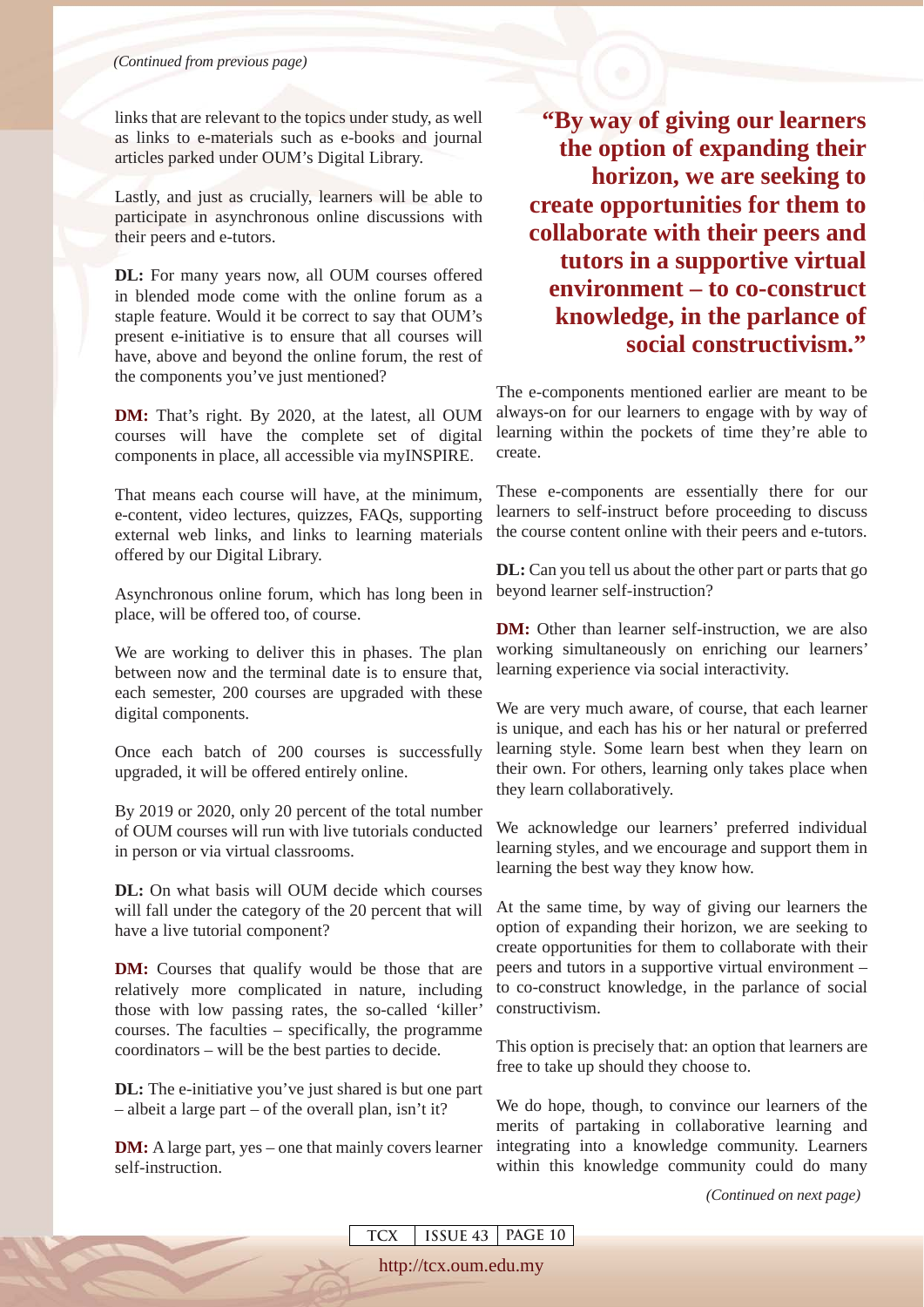things, including sharing resources, to help each other "More often than not, you will find learn.

There are many ways for learners to share resources. They could post links and upload materials to the online forum in myINSPIRE.

And then there are third-party apps like Padlet. The Padlet FAQ described the online app as that which "allows people to express their thoughts on a common topic easily. It works like an online sheet of paper where people can put any content (e.g. images, videos, documents, text) anywhere on the page, together with anyone, from any device. Think of it like a multimedia friendly, free-form, real-time wiki."

Now imagine that you are a learner working on mastering a course topic to solve a problem.

You could work entirely on your own to discover some resources that might help you gain knowledge on a particular topic.

Or you could, on top of working on your own, collaborate with your peers using an app like Padlet **DM:** At present we're encouraging all our tutors and to interact and share resources. And Padlet is highly e-tutors to experiment with a variety of tools like attractive in the way it visually organises shared Padlet, instaGrok, Blendspace, Glogster, Pearltrees, resources.

her own. To put it very simply, sometimes, two or more apps to promote collaborative learning. To

**that collaborative learning yields the individual learner more novel resources and ideas than she would be able to gather on her own. To put it very simply, sometimes, two or more heads are better than one. So in the end when everyone shares, everyone wins."** 

heads are better than one. So in the end when everyone shares, everyone wins.

**DL:** Padlet is no doubt an attractive app among a wide range of apps available that might be useful in promoting e-learning. How will OUM leverage on apps such as this to facilitate learning, especially collaborative learning? Will such apps be incorporated into myINSPIRE?

More often than not, you will find that collaborative particular courses they're teaching. Meanwhile, we're learning yields the individual learner more novel also exploring how existing apps may be incorporated resources and ideas than she would be able to gather on into myINSPIRE and if we should be creating our own and so on. The idea is for them to explore and discover which of the available apps might be useful for the

Part 2 of the conversation with Dato' Mansor will be published in TCX44 (September – December 2016)

**TCX ISSUE 43 PAGE 11**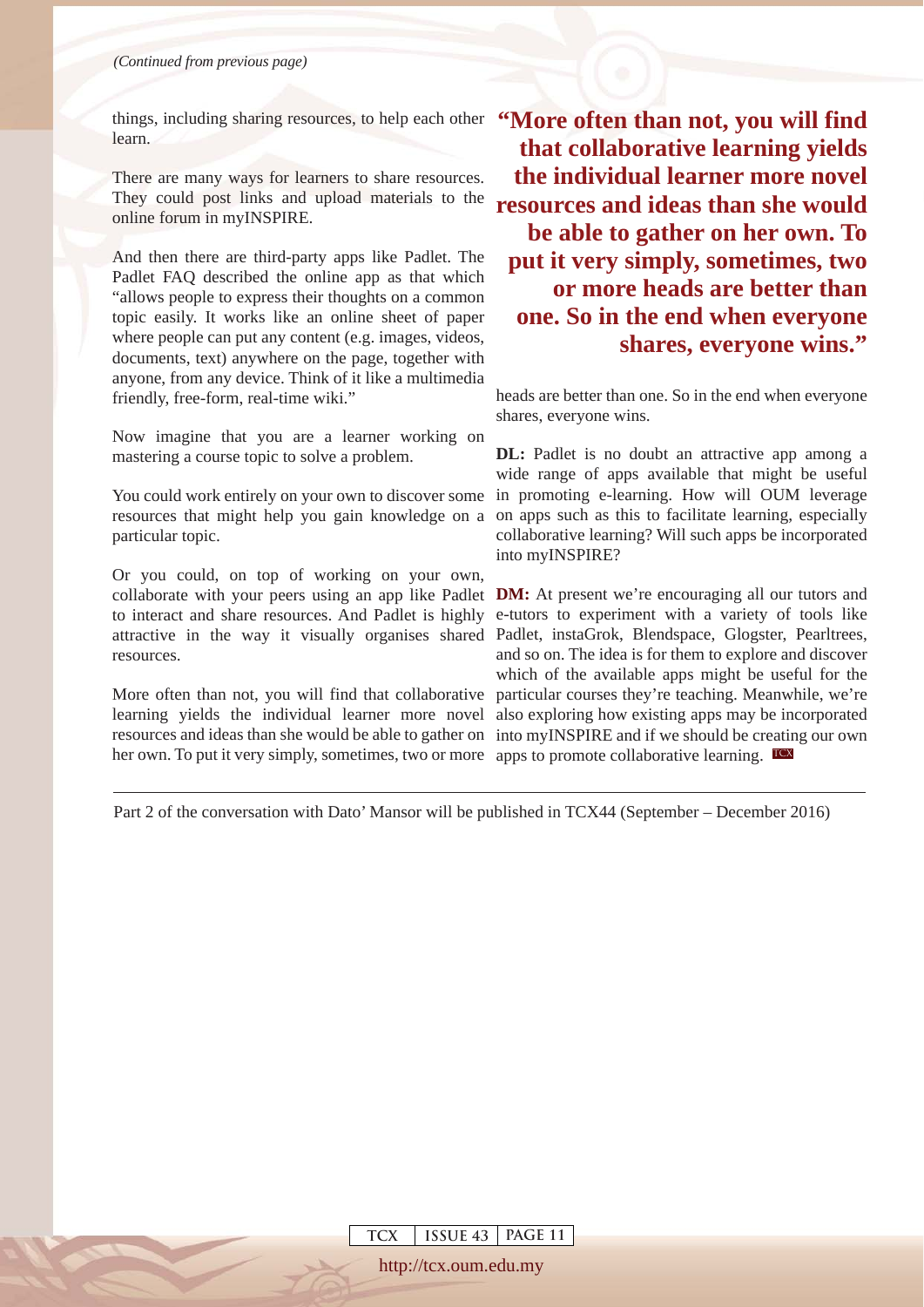## **MULTIPLE CHOICE QUESTIONS (MCQs) AS A KEY ASSESSMENT FORMAT**

By Dr Zainuriyah Abdul Khatab (zainuriyah@oum.edu.my)



Image licensed from Shutterstock

his May 2016 semester sees the introduction<br>of multiple choice questions (MCQs) as a<br>key assessment format at Open University<br>Malaysia (OUM). of multiple choice questions (MCQs) as a key assessment format at Open University Malaysia (OUM).

First developed in early 20th century, MCQs have been used extensively with great success by many examination boards around the world.

Consisting of stems and choices, they feature in such established tests such as the Graduate Management Admission Test, which is required for admission to most MBA programmes in American, Canadian and European business schools.

MCQs are also commonly used to measure learners' competencies in medical schools.

As an assessment tool, MCQs offer many advantages, hence their deployment at OUM:

- MCQs can be objectively scored, which leads to enhanced reliability of tests.
- MCOs are objective, so variations in marking due to subjective factors are eliminated. This will help to reduce remarking of the examination answers, which occurs when

**TCX ISSUE 43 PAGE 12**

http://tcx.oum.edu.my

learners are dissatisfied with results from essay-type assessment.

- MCQs are efficient because they take relatively less time to answer.
- MCQs offer ample scope to test the learning outcomes related to both lower- and higherorder thinking, making them useful for both formative and summative assessment purposes.
- MCQs enable better coverage of content to test compared to essay-type assessment, thus broadening the scope and contributing to the content validity of the test.
- MCQs yield reliable and quick results. This helps learners to obtain timely feedback on their learning progress and to be better prepared in planning their studies for the subsequent semesters. The quick turnaround also enables OUM to be more efficient in planning learner course diet and appointing tutors.
- MCQ-based assessment provides reliable results for the University to gauge learner performance and the effectiveness of its facilitation of learning.
- MCQs open up the potential for web-based formative assessment so that learners can get instant feedback. Online exercises are a valuable way to transform web resources from handout graveyards to something more engaging.

For the May 2016 semester, approximately 131 courses offered across all faculties will employ MCQs as an assessment tool.

The weightage for MCQs against other assessment formats, which ranges from 40 percent to 60 percent, will be determined by the respective faculties.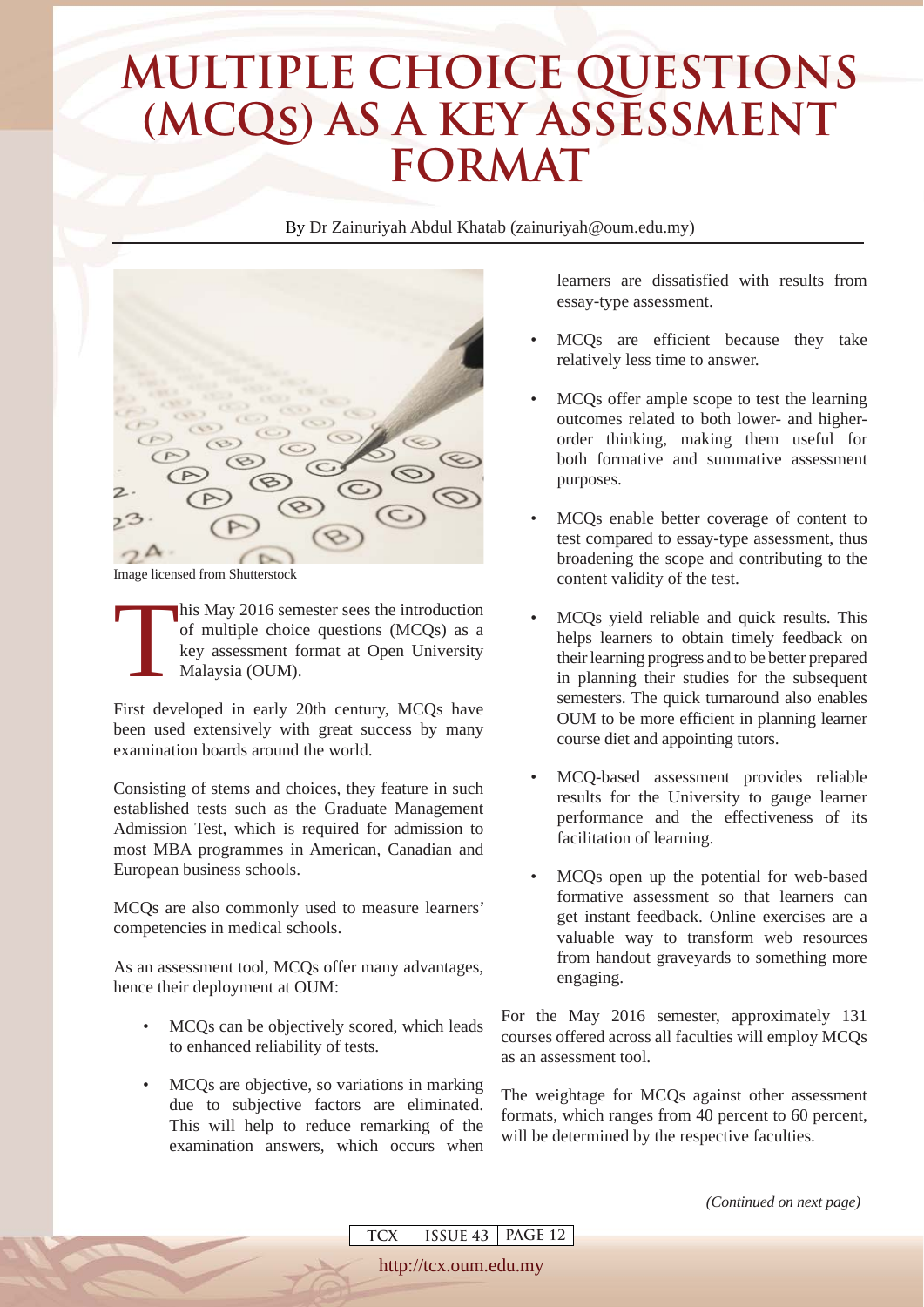*(Continued from previous page)*

This means that if MCQs constitute 40 percent as final examination, the other 60 percent will be in the form of assignments.

By having at least two formats – MCQs and written assignments in this case – the validity and reliability of the overall assessment are enhanced.

The introduction of MCQs in the OUM assessment system is a positive step towards realising the University's vision to be a "leader and innovator in open learning". Coupled with excellent teaching and effective learning, MCQs will no doubt soon bear out their promise. TCX

**"For the May 2016 semester, approximately 131 courses offered across all faculties will employ MCQs as an assessment tool."**

**TCX ISSUE 43 PAGE 13**